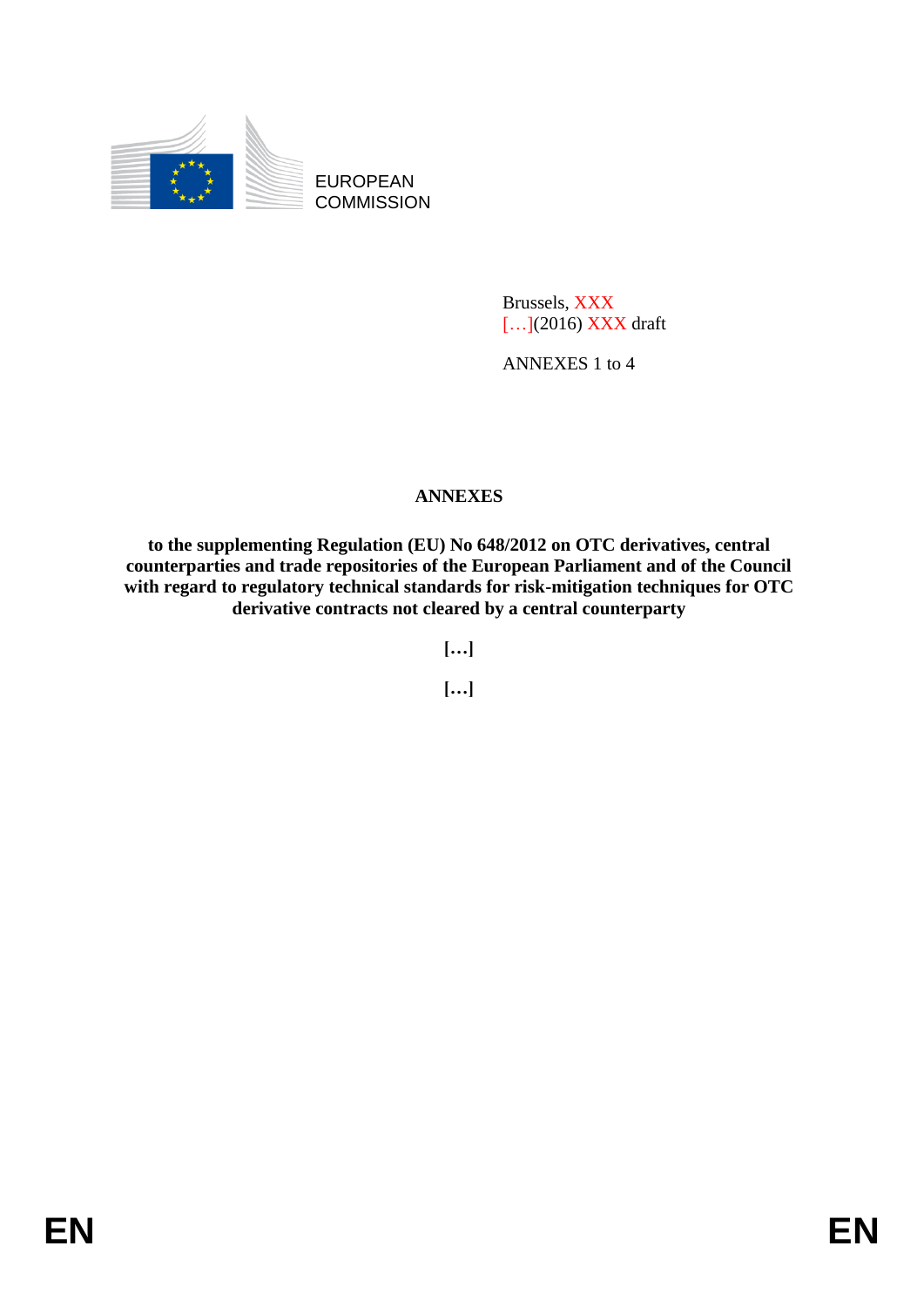## **ANNEXES**

#### **to the supplementing Regulation (EU) No 648/2012 on OTC derivatives, central counterparties and trade repositories of the European Parliament and of the Council with regard to regulatory technical standards for risk-mitigation techniques for OTC derivative contracts not cleared by a central counterparty**

## **[…]**

## **[…]**

#### **ANNEX I Mapping of PD to Credit quality steps for the purposes of Article 25(2)**

1. An internal rating with a PD equal to or lower than the value in Table 1 of shall be associated to the corresponding credit quality step.

## **Table 1**

|                            | Probability of default, as defined  |  |
|----------------------------|-------------------------------------|--|
| <b>Credit Quality Step</b> | in Article 4(54) of Regulation (EU) |  |
|                            | 575/2013 lower than or equal to:    |  |
|                            | 0.10%                               |  |
|                            | 0.25%                               |  |
|                            | $1\%$                               |  |
|                            | 7.5%                                |  |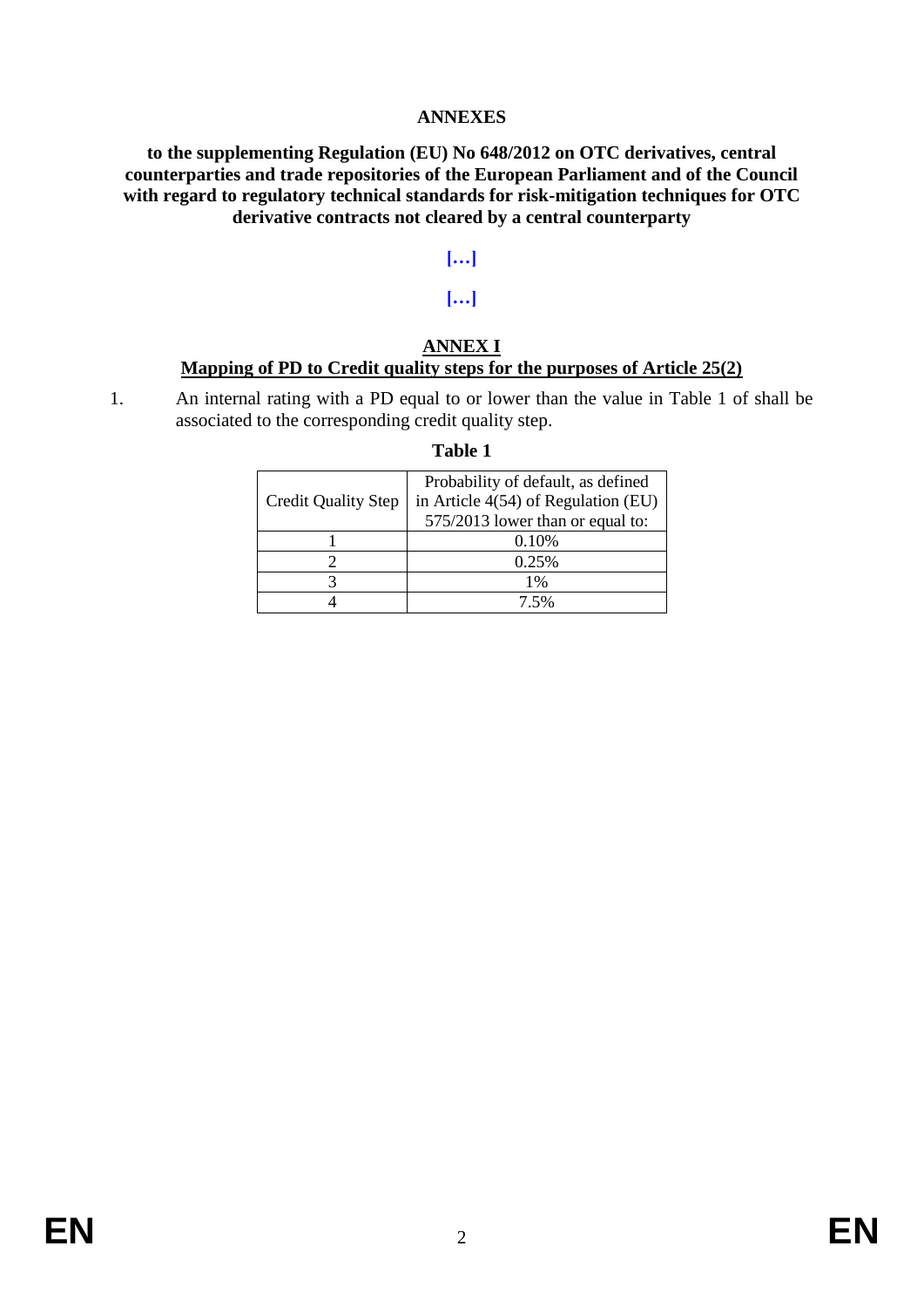## **ANNEX II**

# **Standard haircuts to the market value of collateral for the purposes of Article 29**

1. The market value of the collateral shall be adjusted as follows:

$$
C_{value} = C \cdot (1 - H_C - H_{FX})
$$

where:

 $C =$  the market value of the collateral;

 $H_C$  = the haircut appropriate to the collateral, as calculated under paragraph 2;

 $H_{FX}$  = the haircut appropriate to currency mismatch, as calculated under paragraph 6.

2. Counterparties shall apply at least the haircuts provided in the following Tables 2 and 3:

| Credit<br>quality step<br>with which<br>the credit<br>assessment<br>of the debt<br>security is<br>associated | Residual<br>maturity | Haircuts for debt<br>securities issued<br>by entities<br>described in<br>Article $22(2)(c)$<br>to $(e)$ and $(h)$ to<br>$(k)$ , in $(\%)$ | Haircuts for debt<br>securities issued<br>by entities<br>described in<br>Article 22 (2) (f),<br>$(g)$ , (l) to (n) in<br>(% ) | Haircuts for<br>securitisation<br>positions meeting<br>the criteria in<br>Article $22(2)(0)$<br>in $%$ |
|--------------------------------------------------------------------------------------------------------------|----------------------|-------------------------------------------------------------------------------------------------------------------------------------------|-------------------------------------------------------------------------------------------------------------------------------|--------------------------------------------------------------------------------------------------------|
|                                                                                                              | $\leq 1$ year        | 0.5                                                                                                                                       | 1                                                                                                                             | $\overline{2}$                                                                                         |
| $\mathbf{1}$                                                                                                 | $>1 \leq 5$          | 2                                                                                                                                         | $\overline{4}$                                                                                                                | 8                                                                                                      |
|                                                                                                              | > 5                  | $\overline{4}$                                                                                                                            | 8                                                                                                                             | 16                                                                                                     |
| $2 - 3$                                                                                                      | $\leq 1$ year        | 1                                                                                                                                         | $\overline{2}$                                                                                                                | 4                                                                                                      |
|                                                                                                              | >1 < 5               | 3                                                                                                                                         | 6                                                                                                                             | 12                                                                                                     |
|                                                                                                              | > 5                  | 6                                                                                                                                         | 12                                                                                                                            | 24                                                                                                     |
| 4 or below                                                                                                   | $\leq 1$ year        | 15                                                                                                                                        | N/A                                                                                                                           | N/A                                                                                                    |
|                                                                                                              | $>1 \leq 5$          | 15                                                                                                                                        | N/A                                                                                                                           | N/A                                                                                                    |
|                                                                                                              | > 5                  | 15                                                                                                                                        | N/A                                                                                                                           | N/A                                                                                                    |
|                                                                                                              |                      |                                                                                                                                           |                                                                                                                               |                                                                                                        |

**Table 2 Haircuts for long term credit quality assessments**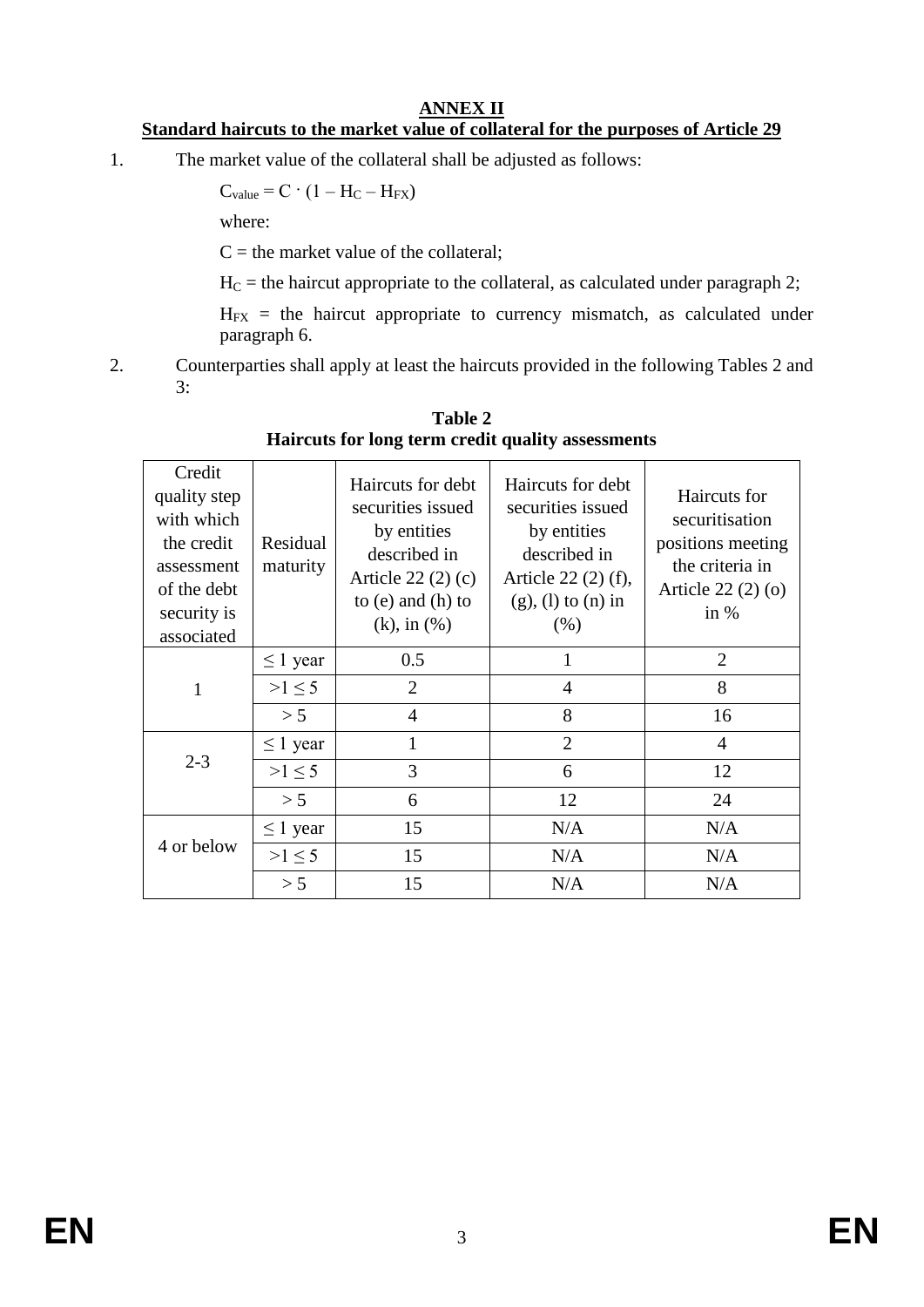| Table 3                                            |
|----------------------------------------------------|
| Haircuts for short term credit quality assessments |

| Credit quality step<br>with which the<br>credit assessment<br>of a short term<br>debt security is<br>associated | Haircuts for debt<br>securities issued by<br>entities described in<br>Article $22(2)$ (c) and<br>$(i)$ in $(\%)$ | Haircuts for debt<br>securities issued by<br>entities described in<br>Article $22(2)$ (m) in<br>(% ) | Haircuts for<br>securitisation<br>positions and<br>meeting the criteria<br>in Article $22(2)(o)$<br>in $(\%)$ |
|-----------------------------------------------------------------------------------------------------------------|------------------------------------------------------------------------------------------------------------------|------------------------------------------------------------------------------------------------------|---------------------------------------------------------------------------------------------------------------|
|                                                                                                                 | 0.5                                                                                                              |                                                                                                      |                                                                                                               |
| 2-3 or below                                                                                                    |                                                                                                                  |                                                                                                      |                                                                                                               |

- 3. Equities in main indices, bonds convertible to equities in main indices and gold shall have a haircut of 15%.
- 4. For eligible units in UCITS the haircut is the weighted average of the haircuts that would apply to the assets in which the fund is invested.
- 5. Cash variation margin shall be subject to a haircut of 0%.
- 6. For the purpose of exchanging variation margin, a haircut of 8% shall apply to all non-cash collaterals posted in a currency other than those agreed in an individual derivative contract, the relevant governing master netting agreement or the relevant credit support annex.
- 7. For the purpose of exchanging initial margin, a haircut of 8% shall apply to all cash and non-cash collaterals posted in a currency other than the currency in which the payments in case of early termination or default have to be made in accordance with the single derivative contract, the relevant governing master netting agreement or the relevant credit support annex ('termination currency'). Each of the counterparties may choose a different termination currency. Where the agreement does not identify a termination currency, the haircut shall apply to the market value of all the assets posted as collateral.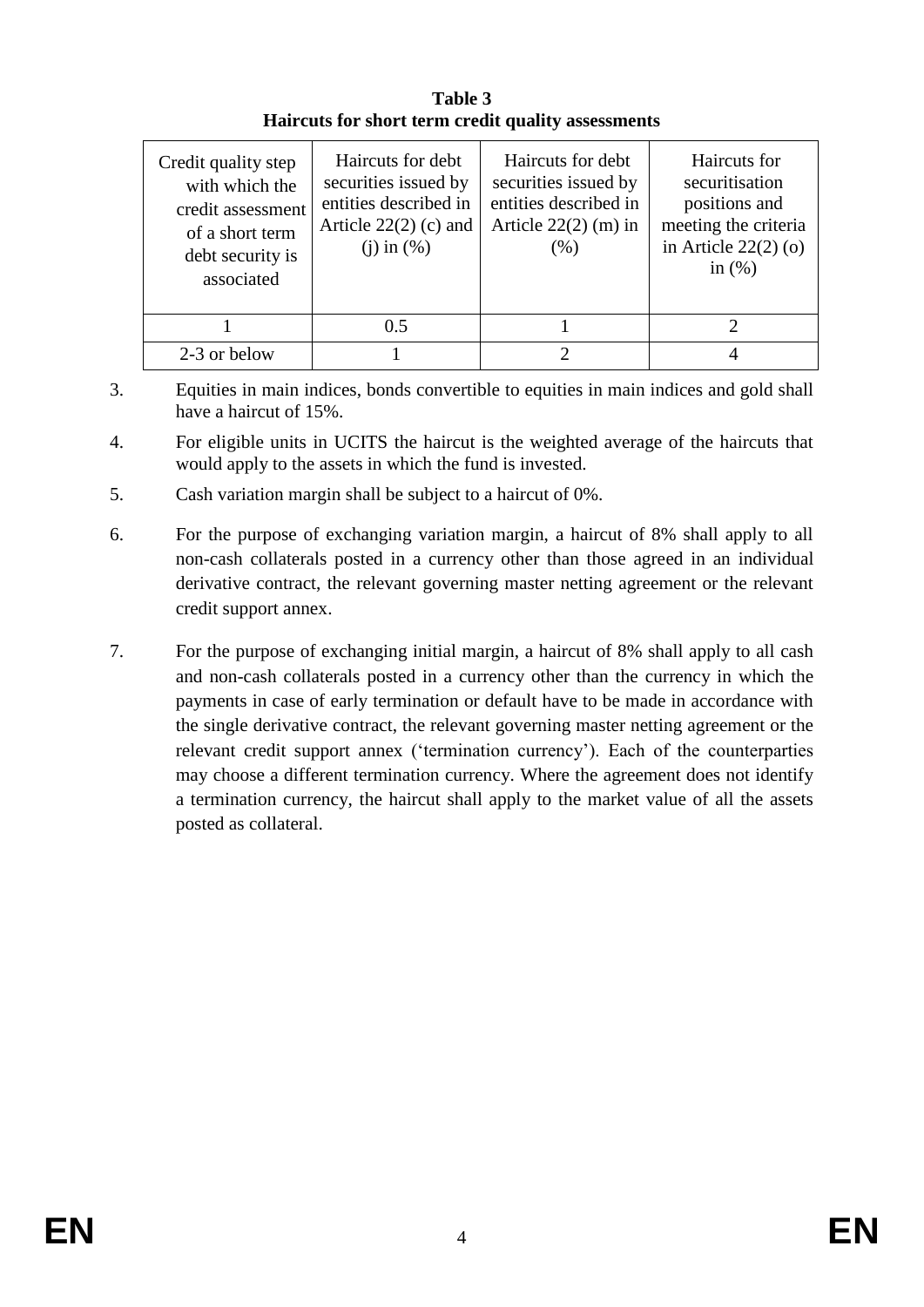#### **ANNEX III**

#### **Own estimates of the haircuts to the market value of collateral for the purposes of Article 30**

- 1. The calculation of the adjusted value of the collateral shall meet all of the following criteria:
	- (a) counterparties shall base the calculation on a 99th percentile, one-tailed confidence interval;
	- (b) counterparties shall base the calculation on a liquidation period of at least 10 business days.
	- (c) counterparties shall calculate the haircuts by scaling up the daily revaluation haircuts, using the following square-root-of time formula:

$$
H = H_M \cdot \sqrt{\frac{N_R + (T_M - 1)}{T_M}}
$$

where:

 $H =$  the haircut to be applied;

 $H_M$  = the haircut where there is daily revaluation;

 $N_R$  = the actual number of business days between revaluations;

 $T_M$  = the liquidation period for the type of transaction in question.

- (d) counterparties shall take into account the lesser liquidity of low quality assets. They shall adjust the liquidation period upwards in cases where there are doubts concerning the liquidity of the collateral. They shall also identify where historical data may understate potential volatility. Such cases shall be dealt with by means of a stress scenario;
- (e) the length of the historical observation period institutions use for calculating haircuts shall be at least one year. For counterparties that use a weighting scheme or other methods for the historical observation period, the length of the effective observation period shall be at least one year.
- (f) the market value of the collateral shall be adjusted as follows:

 $C_{value} = C \cdot (1 - H)$ 

where:

 $C =$  the market value of the collateral:

 $H =$  the haircut as calculated in point (c) above.

2. Cash variation margin may be subject to a haircut of 0%.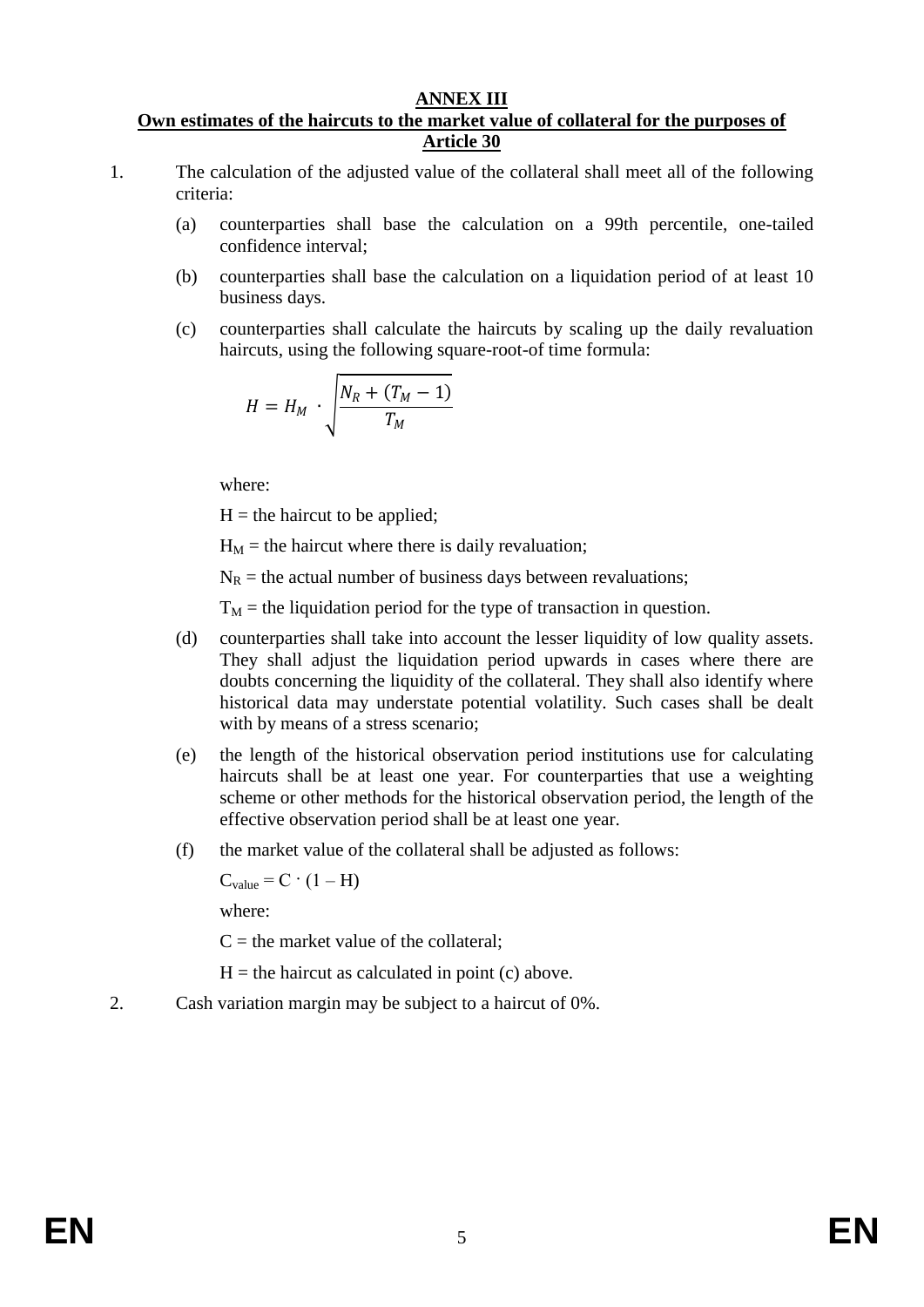## **ANNEX IV**

## **Standardised Method for the calculation of initial margin for the purposes of Article 15**

1. The notional amounts or underlying values, as applicable, of the |OTC derivative contracts in a netting set shall be multiplied by the percentages in the following Table 1:

| Category                                  | Add-on factor |
|-------------------------------------------|---------------|
| Credit: 0–2 year residual maturity        | 2%            |
| Credit: 2–5 year residual maturity        | 5%            |
| Credit 5+ year residual maturity          | 10%           |
| Commodity                                 | 15%           |
| Equity                                    | 15%           |
| Foreign exchange                          | 6%            |
| Interest rate: 0-2 year residual maturity | 1%            |
| Interest rate: 2-5 year residual maturity | 2%            |
| Interest rate: 5+ year residual maturity  | 4%            |
| Other                                     | 15%           |

## **Table 1**

- 2. The gross initial margin of a netting set shall be calculated as the sum of the products referred to in paragraph 1 for all OTC derivative contracts in the netting set.
- 3. The following treatment shall be applied to contracts which fall within more than one category:
	- (a) where a relevant risk factor for an OTC derivative contract can be clearly identified, contracts shall be assigned to the category corresponding to that risk factor;
	- (b) where the condition referred to in point (a) is not met, contracts shall be assigned to the category with the highest add-on factor among the relevant categories;
	- (c) the initial margin requirements for a netting set shall be calculated in accordance with the following formula:

Net initial margin =  $0.4 *$  Gross initial margin +  $0.6 *$  NGR  $*$  Gross initial margin.

where:

- (i) net initial margin refers to the reduced figure for initial margin requirements for all OTC derivative contracts with a given counterparty included in a netting set;
- (ii) NGR refers to the net-to-gross ratio calculated as the quotient of the net replacement cost of a netting set with a given counterparty in the numerator, and the gross replacement cost of that netting set in the denominator;
- (d) for the purposes of point (c), the net replacement cost of a netting set shall be the bigger between zero and the sum of current market values of all OTC derivative contracts in the netting set;
- (e) for the purposes of point (c), the gross replacement cost of a netting set shall be the sum of the current market values of all OTC derivative contracts calculated in accordance with Article 11(2) of Regulation (EU) No 648/2012 and Articles